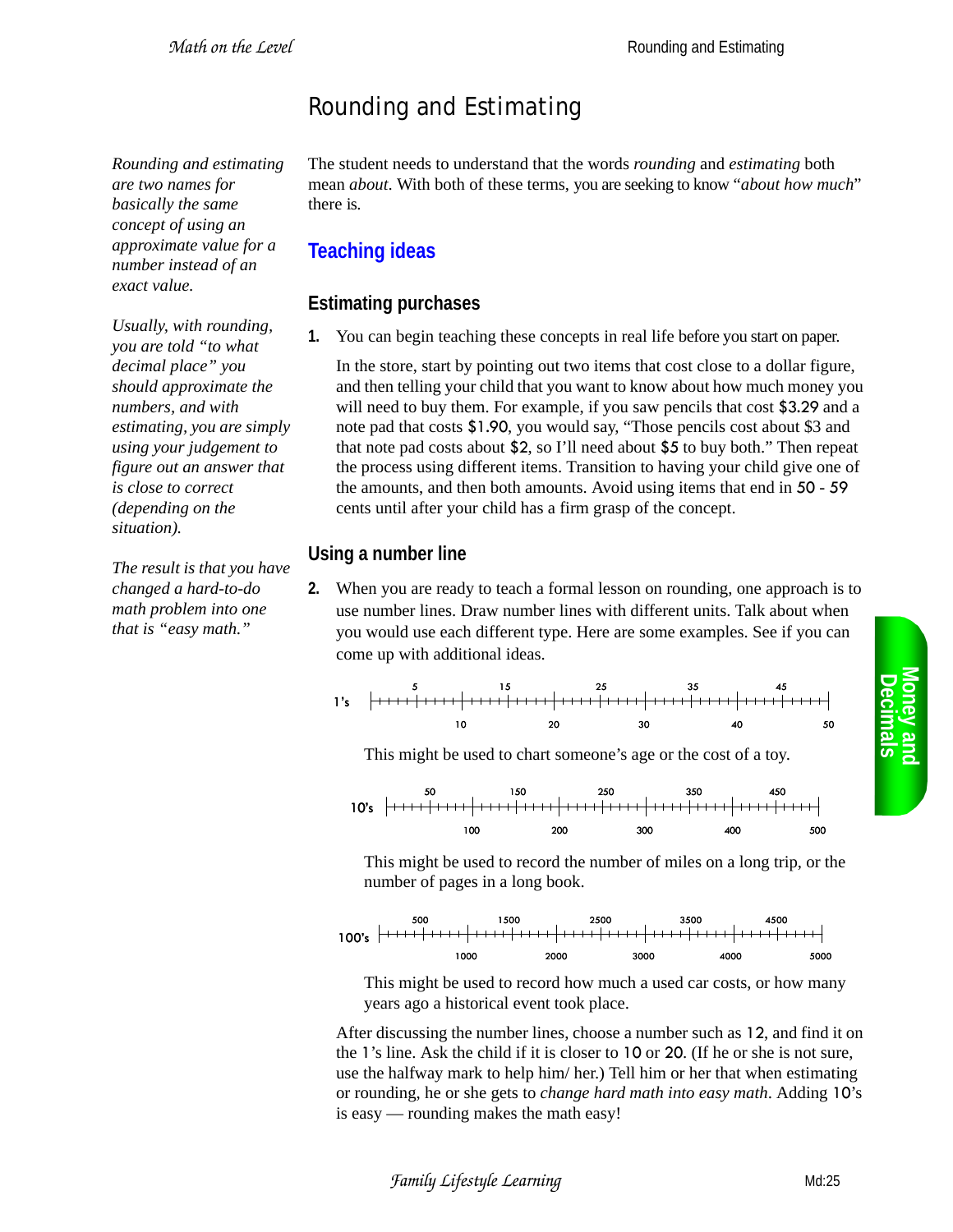Try adding two numbers like 27 and 38. Then find the estimate for 27 and 38. *Make it easy math!* Using rounding, you get 30 and 40, which are easier to add.

Practice rounding/estimating on the 1's number line, and then repeat with the 10's and 100's number lines.

**10's line:** Start with a 3-digit number like 139. Locate about where it would be – there won't be a *specific* mark because each mark is worth 10. Then check to see if the number is closer to 100 or 200.





**100's line:** Start with a 4-digit number, like 2842.

> There will not be an *exact* mark, since each mark is worth 100. Locate *about where* it would be, and

then check to see if it is closer to 2000 or 3000.

#### **Rounding to a given place value**

- **3.** Here is another way to teach how to round/estimate.
	- **a.** When the rounding place-value is given, underline it.
	- **b.** Put a zero below every digit to the right of the one that is underlined.

The question is: will the underlined digit stay the same or get 1 bigger?

- **c.** Draw an arrow from the underlined digit to the one on its right. If it points to a 4 or less, copy the underlined digit directly below the underline mark (to the left of the zeros you wrote in step b). If the arrow points to a 5 or greater, increase the underlined digit by one before copying it.
- **d.** Copy the digits on the left of the underlined number into the rounded number.

| Round 625,132,192   | Round 625,137,192   |
|---------------------|---------------------|
| to the 10,000 place | to the 10,000 place |
| a. $625,132,192$    | a. 625,137,192      |
| b. 625,132,192      | b. 625,137,192      |
| 0,000               | 0,000               |
| c. $625, 132, 192$  | c. $625,137,192$    |
| 30,000              | 40,000              |
| d. 625,130,000      | d. 625,140,000      |

**Money and<br>Decimals** 

2000 2500 2842